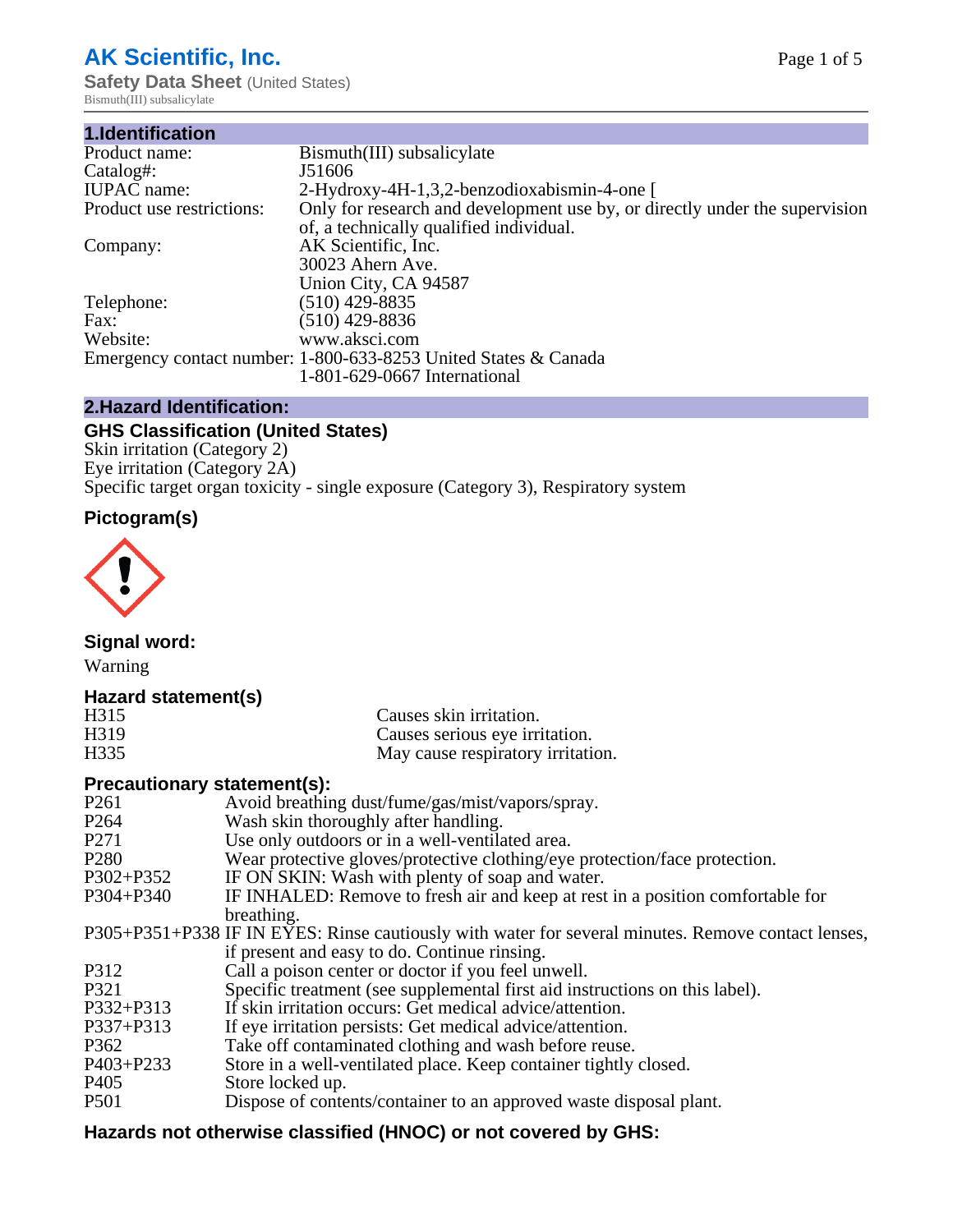#### None

#### **3.Composition/Information on Ingredients**

| Synonyms |
|----------|
| CAS#:    |
| Purity:  |
| EC:      |

Bismuth oxysalicylate, Bismuth subsalicylate, Bismuth (III) salicylate basic 14882-18-9 95% EC: 238-953-1

#### **4. First Aid Measures**

**General Information:** Immediately remove any clothing contaminated by the product. Move out of dangerous area. Consult a physician and show this safety data sheet.

**Inhalation:** Move person to fresh air. If not breathing, give artificial respiration. If breathing is difficult, give oxygen. Obtain medical aid.

**Skin contact:** Immediately flush skin with running water for at least 15 minutes while removing contaminated clothing and shoes. Wash clothing before reuse. Obtain medical aid immediately. **Eye contact:** Immediately flush open eyes with running water for at least 15 minutes. Obtain medical aid immediately.

**Ingestion:** Do NOT induce vomiting without medical advice. Rinse mouth with water. Never administer anything by mouth to an unconscious person. Obtain medical aid immediately.

**Most important symptoms and effects, both acute and delayed:** No further information available. Please see sections 2 and 11.

**Indication of any immediate medical attention and special treatment needed:** No further information available.

#### **5. Fire Fighting Measures**

**Suitable extinguishing media:** Use water spray, dry chemical, carbon dioxide, or chemical foam. **Specific hazards arising from the chemical:** Carbon oxides, Bismuth oxides.

**Advice for firefighters:** As in any fire, wear a NIOSH-approved or equivalent, pressure-demand, self-contained breathing apparatus and full protective gear. During a fire, irritating and highly toxic gases may be generated by thermal decomposition or combustion.

#### **6. Accidental Release Measures**

**Personal precautions, protective equipment and emergency procedures:** Wear protective equipment and keep unprotected personnel away. Ensure adequate ventilation. Remove all sources of ignition. Prevent further leak or spill if safe to do so. For personal protective equipment, please refer to section 8.

**Environmental precautions:** Do not let product enter drains, other waterways, or soil.

**Methods and materials for containment and cleaning up:** Prevent further leak or spill if safe to do so. Vacuum, sweep up, or absorb with inert material and place into a suitable disposal container. Consult local regulations for disposal. See section 13 for further disposal information.

#### **7. Handling and Storage**

**Precautions for safe handling:** Avoid contact with skin, eyes, and personal clothing. Wash hands thoroughly after handling. Avoid breathing fumes. Use only with adequate ventilation. Wear suitable protective clothing, gloves, and eye/face protection. Keep away from sources of ignition. Minimize dust generation and accumulation. Keep container tightly closed. Open and handle container with care. Do not eat, drink, or smoke while handling.

**Conditions for safe storage, including any incompatibilities:** Store in a tightly-closed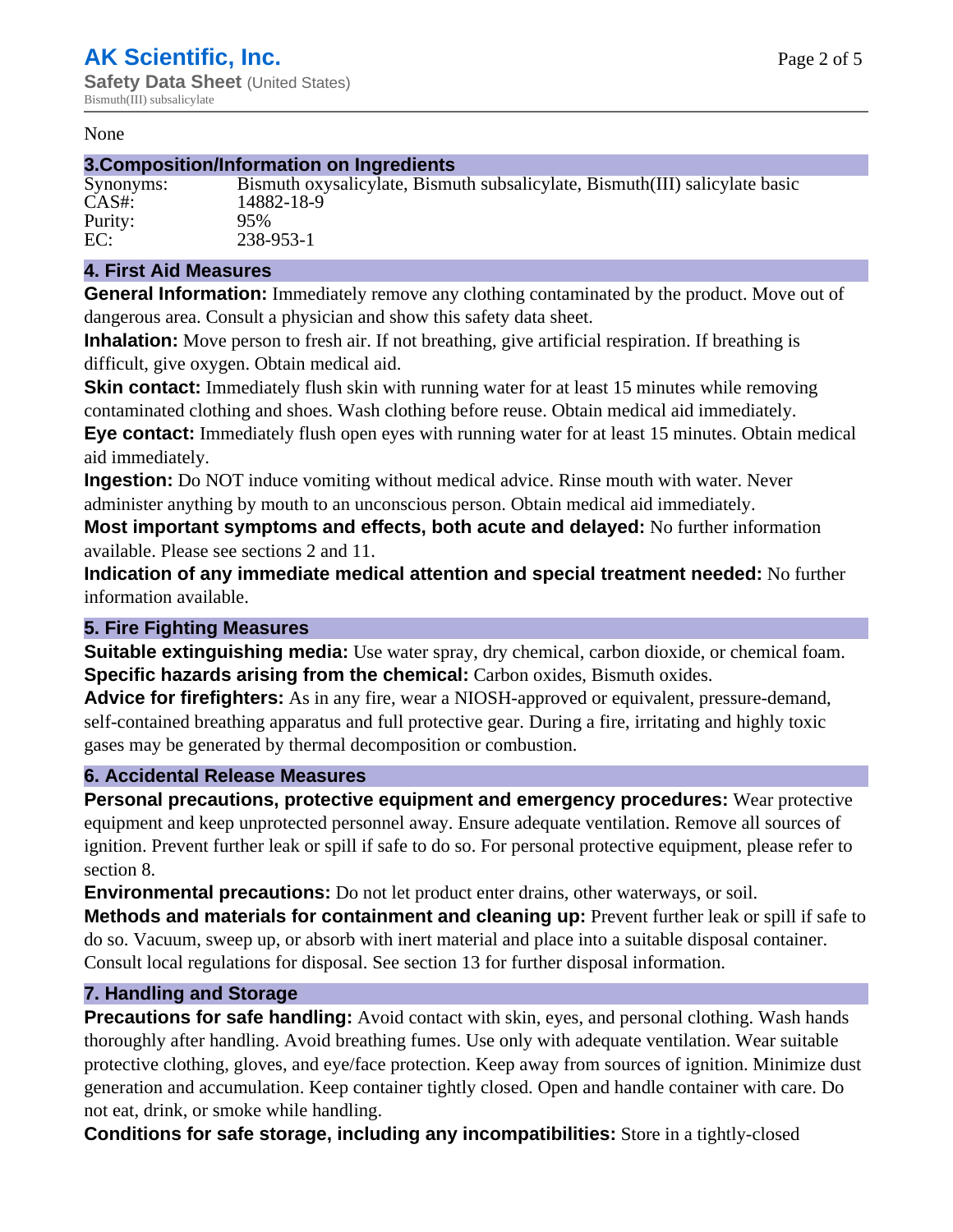container when not in use. Store in a cool, dry, well-ventilated area away from incompatible substances. Keep away from sources of ignition.

#### **8. Exposure Controls/Personal Protection**

#### **Exposure limits:**

| <b>OSHA PEL:</b>  | Not available. |
|-------------------|----------------|
| NIOSH REL:        | Not available. |
| <b>ACGIH TLV:</b> | Not available. |

**Appropriate engineering controls:** Avoid contact with skin, eyes, and clothing. Wash hands before breaks and immediately after handling the product. Facilities storing or utilizing this material should be equipped with an eyewash fountain. Use adequate general and local exhaust ventilation to keep airborne concentrations low.

#### **Personal protection**

| Eyes:        | Based on an evaluation of the eye or face hazards present, wear chemical splash-resistant<br>safety glasses or goggles with side protection. A face shield may be appropriate in some |  |  |
|--------------|---------------------------------------------------------------------------------------------------------------------------------------------------------------------------------------|--|--|
|              | workplaces. Use eyewear tested and approved under appropriate government standards<br>such as OSHA 29 CFR 1910.133 or EU EN166.                                                       |  |  |
| Hands:       | Wear gloves selected based on an evaluation of the possible hazards to hands and skin,                                                                                                |  |  |
|              | the duration of use, the physical conditions of the workplace, and the chemical resistance                                                                                            |  |  |
|              | and physical properties of the glove material.                                                                                                                                        |  |  |
|              | Skin and body: Protective clothing must be selected based on the hazards present in the workplace, the                                                                                |  |  |
|              | physical environment, the duration of exposure, and other factors. No fabric can provide                                                                                              |  |  |
|              | protection against all potential hazards; therefore it is important to select the appropriate                                                                                         |  |  |
|              | protective clothing for each specific hazard. At the minimum, wear a laboratory coat and                                                                                              |  |  |
|              | close-toed footwear.                                                                                                                                                                  |  |  |
| Respiratory: | Respirators are not a substitute for accepted engineering control measures such as<br>enclosure or confinement of the operation, general and local ventilation, and substitution      |  |  |
|              | of less toxic materials. When respiratory personal protective equipment is appropriate                                                                                                |  |  |
|              |                                                                                                                                                                                       |  |  |
|              | based on an assessment of respiratory hazards in the workplace, use a NIOSH- or                                                                                                       |  |  |
|              | CEN-certified respirator.                                                                                                                                                             |  |  |

| 9. Physical and Chemical Properties |                                |
|-------------------------------------|--------------------------------|
| <b>Physical State:</b>              | White to yellow powder         |
| Molecular Formula:                  | C7H5BiO4                       |
| Molecular Weight:                   | 362.93                         |
| Odor:                               | Not available.                 |
| pH:                                 | Not available.                 |
| <b>Boiling Point Range:</b>         | Not available.                 |
| Freezing/Melting Point:             | $>350^{\circ}$ C               |
| <b>Flash Point:</b>                 | Not available.                 |
| <b>Evaporation Rate:</b>            | Not available.                 |
| Flammability(solid,gas):            | Please see section 2.          |
| <b>Explosive limits:</b>            | Not available.                 |
| Vapor Pressure:                     | Not available.                 |
| Vapor Density:                      | Not available.                 |
| Solubility:                         | Insoluble in water and alcohol |
| <b>Relative Density:</b>            | Not available.                 |
| Refractive Index:                   | Not available.                 |
| Volatility:                         | Not available.                 |
| <b>Auto-ignition Temperature:</b>   | Not available.                 |
| <b>Decomposition Temperature:</b>   | Not available.                 |
| <b>Partition Coefficient:</b>       | Not available.                 |

# **10. Stability and Reactivity**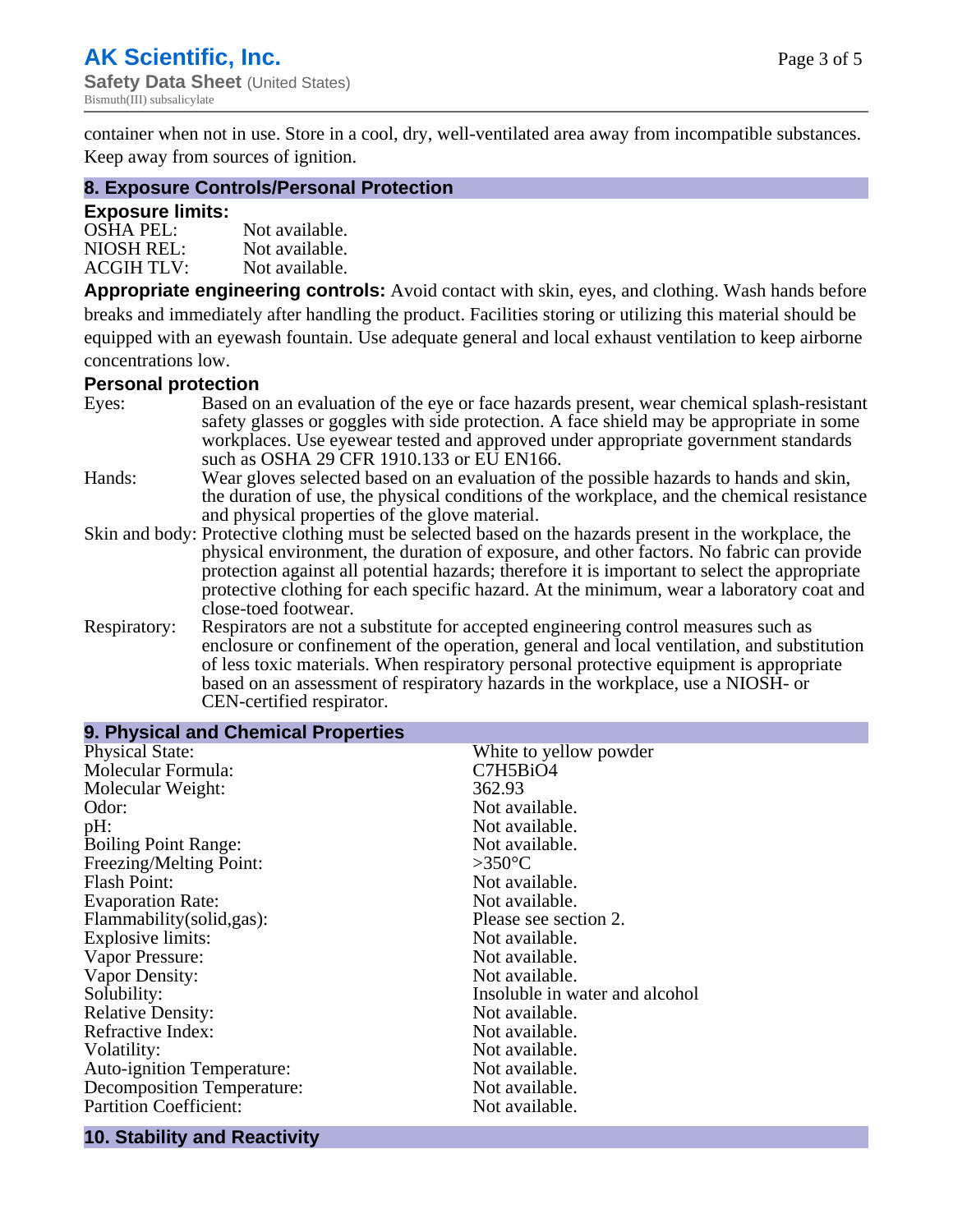| Reactivity:                         | Not available.                                       |
|-------------------------------------|------------------------------------------------------|
| Chemical stability:                 | Stable under recommended temperatures and pressures. |
| Possibility of hazardous reactions: | Not available.                                       |
| Conditions to avoid:                | Dust generation.                                     |
| Incompatible materials:             | Strong oxidizing agents.                             |
| Hazardous decomposition products:   | Carbon oxides, Bismuth oxides.                       |
|                                     |                                                      |

#### **11. Toxicological Information**

| RTECS#                                         | Not available.                                      |
|------------------------------------------------|-----------------------------------------------------|
| Acute toxicity:                                | Not available.                                      |
| Routes of exposure:                            | Inhalation, eye contact, skin contact, ingestion.   |
| Symptoms related to the physical, chemical and | Skin contact may result in inflammation             |
| toxicological characteristics:                 | characterized by itching, scaling, reddening,       |
|                                                | blistering, pain or dryness. Eye contact may result |
|                                                | in redness, pain or severe eye damage. Inhalation   |
|                                                | may cause irritation of the lungs and respiratory   |
|                                                | system. Overexposure may result in serious illness  |

or death.

#### **Carcinogenicity**

| IARC: | Not classified.                                                                                       |
|-------|-------------------------------------------------------------------------------------------------------|
| NTP:  | Not listed.                                                                                           |
| OSHA: | Not listed.                                                                                           |
|       | Acute toxic effects: Inflammation of the eye is characterized by redness, watering, and itching. Skin |
|       | inflammation is characterized by itching, scaling, reddening, or, occasionally,                       |
|       | blistering.                                                                                           |

| <b>12. Ecological Information</b> |                |  |
|-----------------------------------|----------------|--|
| Ecotoxicity:                      | Not available. |  |
| Persistence and degradability:    | Not available. |  |
| Bioaccumulative potential:        | Not available. |  |
| Mobility in soil:                 | Not available. |  |
| Other adverse effects:            | Not available. |  |

#### **13. Disposal Considerations**

Disposal of waste: Chemical waste generators must determine whether a discarded chemical is classified as hazardous waste. US EPA guidelines for the classification determination are listed in 40 CFR 261.3. Additionally, waste generators must consult state and local hazardous waste regulations to ensure complete and accurate classification. Observe all federal, state and local regulations when disposing of the substance.

Disposal of packaging: Do not reuse containers. Dispose of as unused product.

| <b>14. Transportation Information</b> |                |
|---------------------------------------|----------------|
| <b>DOT (United States)</b>            |                |
| UN number:                            | Not hazmat     |
| Proper shipping name:                 | Not available. |
| Transport hazard class:               | Not available. |
| Packing group:                        | Not available. |
| <b>IATA</b>                           |                |
| <b>UN Number:</b>                     | Not DG         |
| Proper shipping name:                 | Not available. |
| Transport hazard class:               | Not available. |
| Packing group:                        | Not available. |